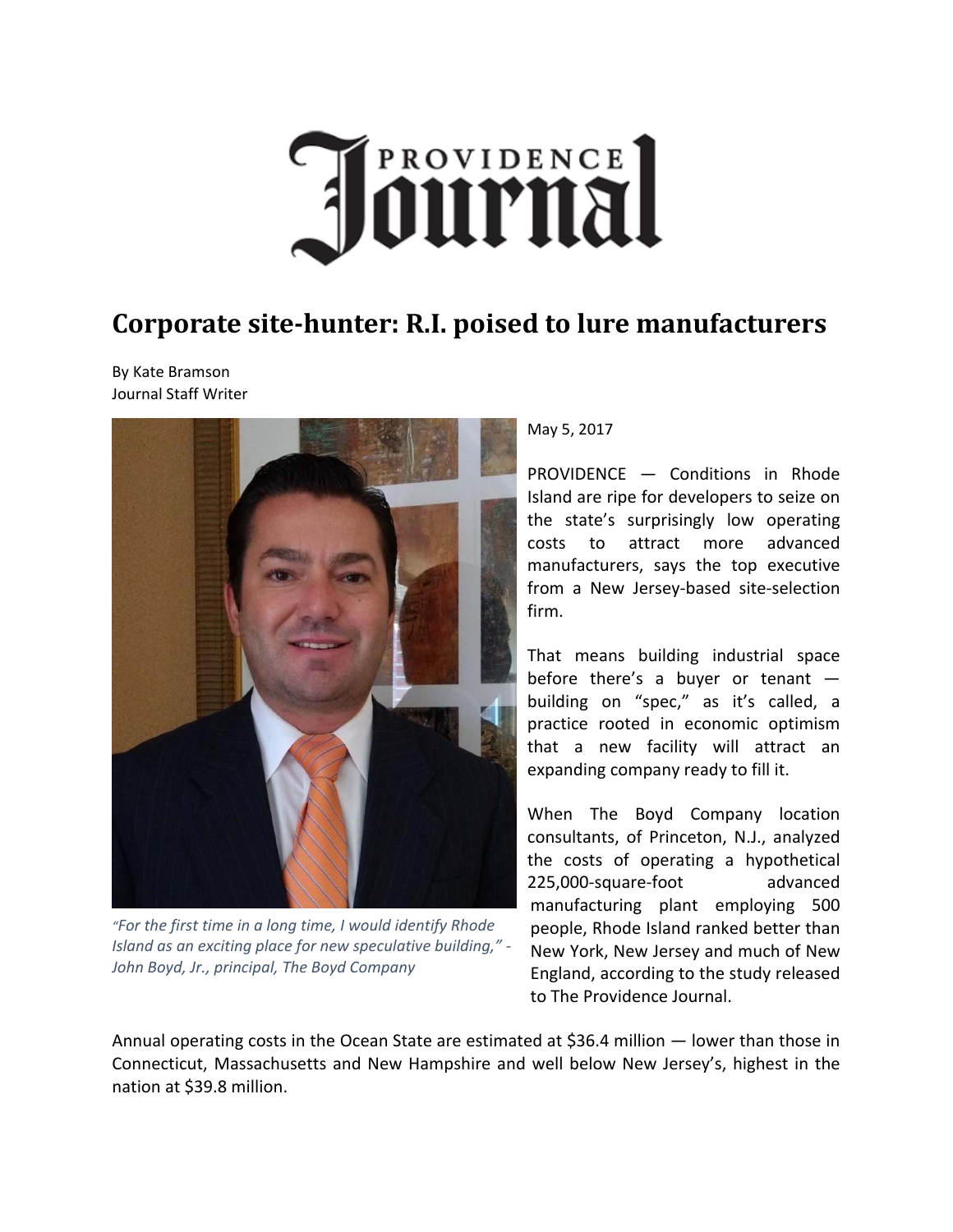"For the first time in a long time, I would identify Rhode Island as an exciting place for new speculative building," principal John Boyd Jr., whose father started the firm in 1975, said in an interview while in Rhode Island visiting executives.

Boyd counts French‐owned Schneider Electric, with its West Kingston location, among its clientele. Around the country, clients include Frito‐Lay, Godiva, Hershey, Mars and PepsiCo.

Boyd works closely with about 20 companies a year, helping perhaps five select new locations. That entails significant site‐selection research costing up to \$250,000. But thousands of firms, Boyd said, also pay a nominal fee for the firm's research reports.

Told about Boyd's latest study, which he hadn't seen, Commerce Secretary Stefan Pryor said the findings are "great affirmation" after he and his colleagues have met with site selectors around the country — and it's similar to feedback he has gotten from others.

Pryor said he emphasizes to companies the work of the Quonset Development Corporation. The state entity has prepared land and buildings for expansion, with predictable permitting and timelines. Such prep work encouraged Finlay Extracts & Ingredients USA to start building a \$17‐ million research and development facility at Quonset last fall, Pryor said.

Meanwhile, cities and towns are identifying all available parcels and buildingsin each community, Pryor said, as the state updates its database to share with brokers and site selectors.

Boyd cited Quonset Point and the Highland Corporate Park in Cumberland and Woonsocket as what companies want: "Turn-key, shovel-ready sites are a tremendous attraction."

An effort by Providence, which last week won a \$600,000 federal grant to prep a former industrial site as a place where food or biotech companies could expand, is another example of local efforts to meet such company needs, Pryor said.

## More Video:

4.30.2017: The Rhode Island Students of the Future and the Humanity Centered Robotics initiative at Brown University present the annual Robot Block Party Sunday afternoon at Brown's Pizzitola sports center. Providence Journal video by Kris Craig

Operating costs in Rhode Island are still high  $-$  sixth highest in the 48 contiguous states, the Boyd study shows.

But when companies need to be in the Northeast, Rhode Island's cost structure can help the state rise above neighboring Massachusetts and Connecticut, Boyd said. That's especially true as companies flee Connecticut because of high taxes and political leaders' efforts to create new regulations that businesses view as cumbersome.